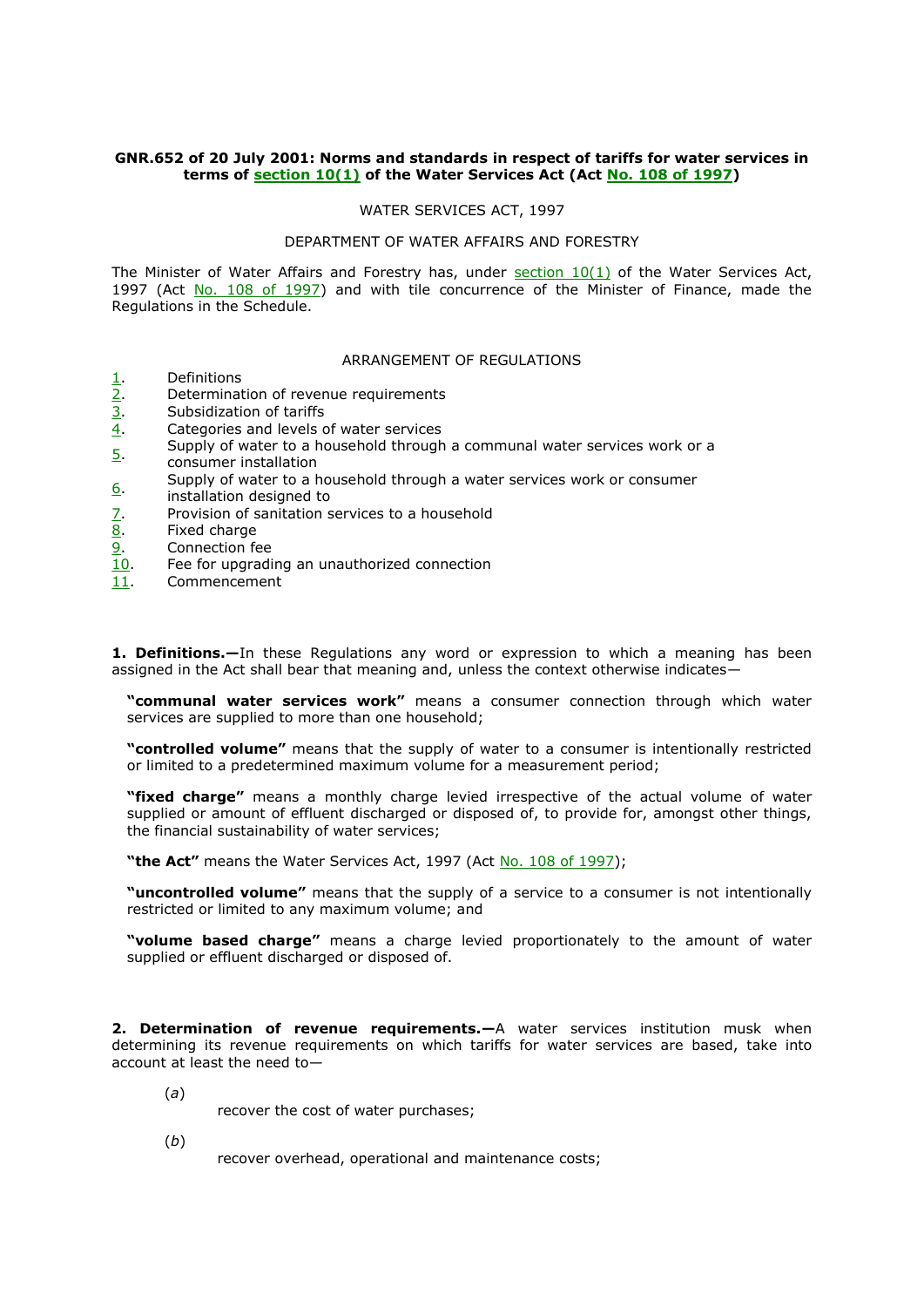- (*c*) recover the cost of capital not financed through any grant, subsidy or donation;
- (*d*) provide for the replacement, refurbishment and extension of water services works; and
- (*e*)

ensure that all households have access to basic water supply and basic sanitation.

**3. Subsidization of tariffs.**—(1) A water services institution may use any source of funds, including any funds received from municipal rates and taxes or from transfers from national or provincial government or from any other source, to subsidize a water services tariff.

(2) A water services institution must consider the right of access to basic water supply and the right of access to basic sanitation when determining which water services tariffs are to be subsidized.

**4. Categories and levels of water services.<sup>1</sup>(1)** A water services institution must, when setting tariffs for water services provided to consumers and other users within its area of jurisdiction, differentiate, where applicable, between at least the following categories—

(*a*)

water supply services to households;

(*b*)

industrial use of water supplied through a water services work;

- (*c*) water supply services other than those specified in paragraphs  $4(1)(a)$  and  $4(1)(b)$ ;
- (*d*) sanitation services to households;
- (*e*) discharge of industrial effluent to a sewage treatment plant; and
- (*f*)

sanitation services other than those specified in [paragraphs 4\(1\)\(](http://www.mylexisnexis.co.za/nxt/gateway.dll/jilc/kilc/kstg/0stg/2stg/v4cj/c5cj/g5cj#g5)*d*) and [4\(1\)\(](http://www.mylexisnexis.co.za/nxt/gateway.dll/jilc/kilc/kstg/0stg/2stg/v4cj/c5cj/g5cj#g6)*e*).

(2) A water services institution must, when setting tariffs for providing water services to households, differentiate, where applicable, between at least the following levels of service—

(*a*)

the supply of water to a household through a communal water services work;

(*b*)

the supply of water to a household through a water services work or consumer installation designed to provide a controlled volume of water;

- (*c*) the supply of water to a household through a water services work or consumer installation designed to provide an uncontrolled volume of water;
- (*d*)

the provision of sanitation services to a household not connected to a sewer; and

(*e*)

the provision of sanitation services to a household connected to a sewer.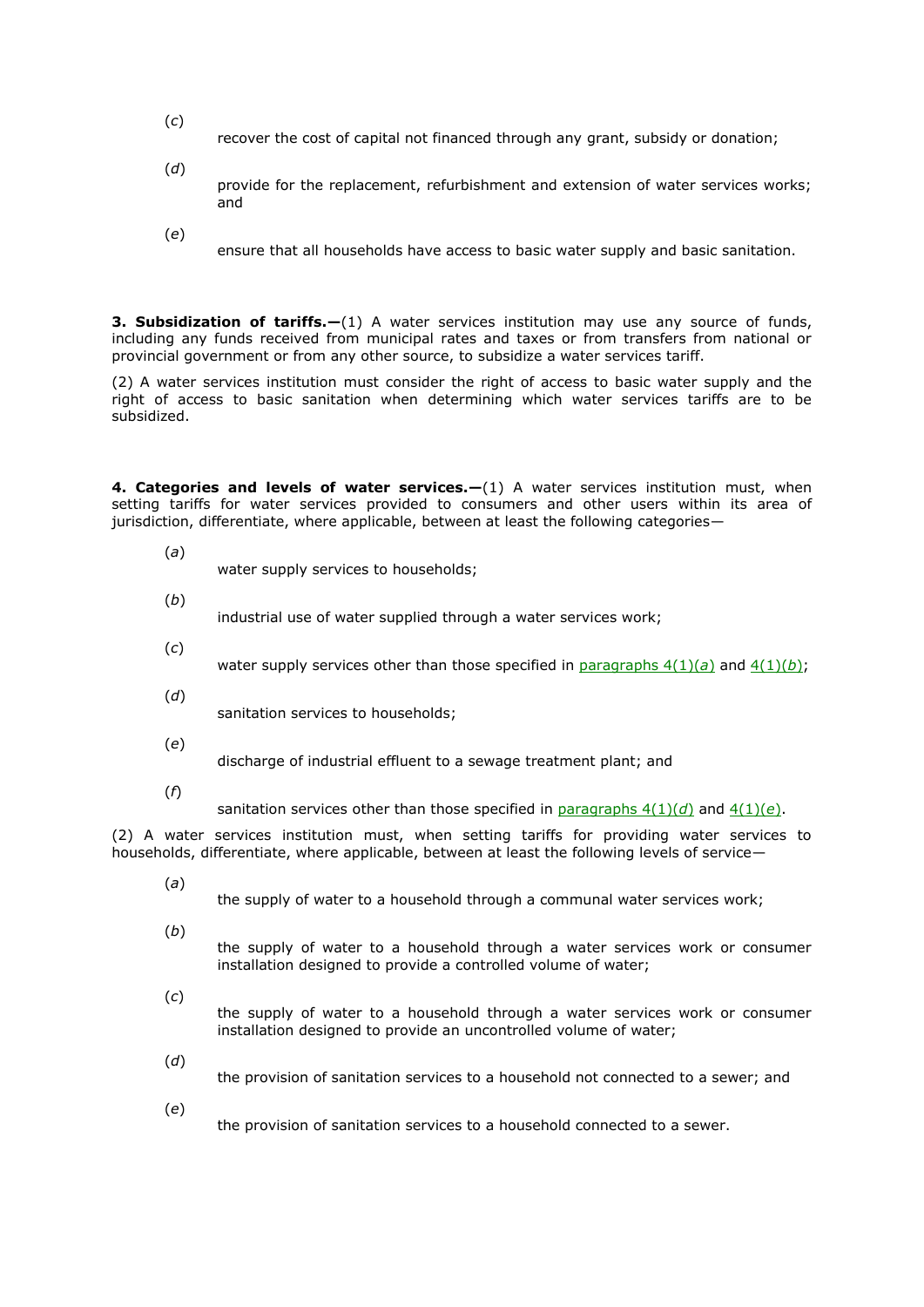**5. Supply of water to a household through a communal water services work or a consumer installation designed to provide a controlled volume of water.—**A tariff set by a water services institution for the supply of water to a household through a communal water services work or through a consumer installation designed to provide a controlled volume of water must be set at the lowest amount, including a zero amount, required to ensure the viability and sustainability of the water supply services.

**6. Supply of water to a household through a water services work or consumer installation designed to provide an uncontrolled volume of water.—**(1) A tariff set by a water services institution for the supply of water through a water services work or through a consumer installation designed to provide an uncontrolled volume of water to a household must include a volume based charge that—

- (*a*)
	- supports the viability and sustainability of water supply services to the poor;
- (*b*)
	- discourages wasteful or inefficient water use; and
- (*c*)

takes into account the incremental cost that would be incurred to increase the capacity of the water supply infrastructure to meet an incremental growth in demand.

(2) The requirements of subregulation  $6(1)$  are deemed to have been met where the tariff is set as a volume based charge that provides for a rising block tariff structure which includes—

- (*a*)
	- three or more tariff blocks with the tariff increasing for higher consumption blocks;
- (*b*)

a consumption level for each block defined as a volume consumed by a household during any 30 day period;

(*c*)

a first tariff block or lowest tariff block with a maximum consumption volume of six kilolitres and which is set at the lowest amount, including a zero amount, required to ensure the viability and sustainability of water supply services; and

(*d*)

a tariff for the last block or highest consumption block set at an amount that would discourage high water use and that reflects the incremental cost that would be incurred to increase the capacity of the water supply infrastructure to meet an incremental growth in demand.

**7. Provision of sanitation services to a household.—**A tariff set by a water services institution for the provision of sanitation services to a household must—

(*a*)

support the viability and sustainability of sanitation services to the poor;

- (*b*) recognise the significant public benefit of efficient and sustainable sanitation services; and
- (*c*)

discourage usage practices that may degrade the natural environment.